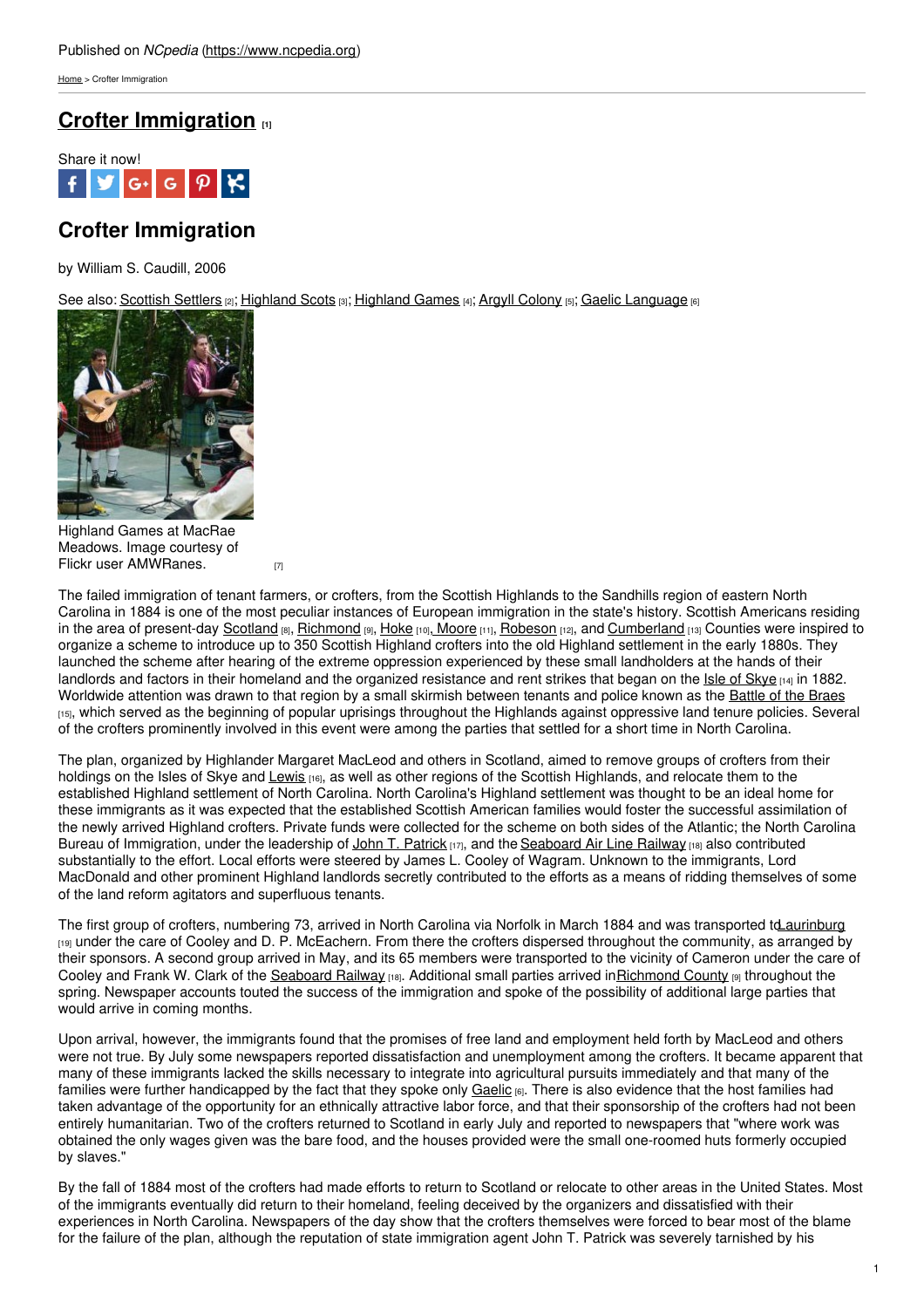association with the affair. As a result, the state did not engage in any further recruitment schemes for foreign immigrants in the late nineteenth century.

Only a handful of crofters remained in North Carolina, most being young men employed as farm overseers or in similar pursuits. One of the most notable families that remained was that of Alexander MacRae. After failing at agricultural efforts in [Moore](https://www.ncpedia.org/geography/moore) [11] and [Robeson](https://www.ncpedia.org/geography/robeson) [12] Counties, [MacRae](https://www.ncpedia.org/biography/macrae-hugh) was employed by businessman Hugh MacRae [20] of [Wilmington](https://www.ncpedia.org/geography/wilmington) [21], who sent him to present-day Avery [County](https://www.ncpedia.org/geography/avery) <sub>[22]</sub> to serve as foreman in building the Yonahlossee Turnpike between the new resort village of Linville and the town of [Blowing](https://maps.google.com/maps?oe=utf-8&client=firefox-a&q=Blowing+Rock&ie=UTF-8&hq=&hnear=0x8850e550ea77a3b9:0x95376337d13c1fa9,Blowing+Rock,+NC&gl=us&ei=yuYrUI-0CpOQ8wSN3IBQ&ved=0CK0BELYD) Rock [23]. MacRae and his family operated a guest house for tourists on what is now known as MacRae Meadow <sup>[24]</sup> near Linville. This site would later become the location of one of the world's largest Scottish gatherings-the Highland Games at Grandfather Mountain [24].

### **Reference:**

Rowland T. Berthoff,*British Immigrants in Industrial America* (1953).

### **Additional Resources:**

Scottish Crofting Federation: <http://www.crofting.org/> [25]

#### **Image Credit:**

Highland Games at MacRae Meadows. Image courtesy of Flickr user AMWRanes. Available from <https://www.flickr.com/photos/awelch/4238017908/> [7] (accessed August 15, 2012).

**Subjects:** Gilded Age [\(1876-1900\)](https://www.ncpedia.org/category/subjects/gilded-age-1876-1)<sup>[26]</sup> [Culture](https://www.ncpedia.org/category/subjects/culture) [27] [Immigration](https://www.ncpedia.org/category/subjects/immigration) [28] **Authors:** [Caudill,](https://www.ncpedia.org/category/authors/caudill-william-s) William S. [29] **Origin - location:** New [Hanover](https://www.ncpedia.org/category/origin-location/coastal--7) County [30] [Robeson](https://www.ncpedia.org/category/origin-location/coastal--1) County [31] [Scotland](https://www.ncpedia.org/category/origin-location/coastal--0) County [32] Avery [County](https://www.ncpedia.org/category/origin-location/mountai-16) [33] Moore [County](https://www.ncpedia.org/category/origin-location/piedmon-29) [34] [Richmond](https://www.ncpedia.org/category/origin-location/piedmon-26) County [35] **From:** [Encyclopedia](https://www.ncpedia.org/category/entry-source/encyclopedia-) of North Carolina, University of North Carolina Press.[36]

1 January 2006 | Caudill, William S.

**Source URL:** https://www.ncpedia.org/crofter-immigration

#### **Links**

- [1] https://www.ncpedia.org/crofter-immigration
- [2] https://www.ncpedia.org/scottish-settlers
- [3] https://www.ncpedia.org/highland-scots
- [4] https://www.ncpedia.org/highland-games
- [5] https://www.ncpedia.org/argyll-colony
- [6] https://www.ncpedia.org/gaelic-language
- [7] https://www.flickr.com/photos/awelch/4238017908/
- [8] https://www.ncpedia.org/geography/scotland
- [9] https://www.ncpedia.org/geography/richmond
- [10] https://www.ncpedia.org/geography/hoke
- [11] https://www.ncpedia.org/geography/moore
- [12] https://www.ncpedia.org/geography/robeson
- [13] https://www.ncpedia.org/geography/cumberland
- [14] http://www.skye.co.uk/
- [15] http://www.educationscotland.gov.uk/scotlandshistory/makingindustrialurban/napiercommission/index.asp
- [16] https://maps.google.com/maps?oe=utf-8&client=firefox-a&q=isle+of+lewis&ie=UTF-
- 8&hq=&hnear=0x488d8bbbf5da45c5:0xf2f676826d7cc719,Lewis&gl=us&ei=QOErUIqWJIim9gSp3oGwDw&ved=0CJ0BELYD

[17] http://www.lib.ncsu.edu/findingaids/mss00283/#onlineContent

- [18] https://www.ncpedia.org/seaboard-air-line-railway
- [19] https://maps.google.com/maps?oe=utf-8&client=firefox-a&q=Laurinburg+nc&ie=UTF-
- 8&hq=&hnear=0x8854d5e571e9989f:0xefbc285ce787ab75,Laurinburg,+NC&gl=us&ei=QeUrUJ3BBoys8QSn4YCYBg&ved=0CIwBELYD
- [20] https://www.ncpedia.org/biography/macrae-hugh
- [21] https://www.ncpedia.org/geography/wilmington
- [22] https://www.ncpedia.org/geography/avery
- [23] https://maps.google.com/maps?oe=utf-8&client=firefox-a&q=Blowing+Rock&ie=UTF-
- 8&hq=&hnear=0x8850e550ea77a3b9:0x95376337d13c1fa9,Blowing+Rock,+NC&gl=us&ei=yuYrUI-
- 0CpOQ8wSN3IBQ&ved=0CK0BELYD
- [24] http://www.gmhg.org/
- [25] http://www.crofting.org/
- [26] https://www.ncpedia.org/category/subjects/gilded-age-1876-1
- [27] https://www.ncpedia.org/category/subjects/culture
- [28] https://www.ncpedia.org/category/subjects/immigration